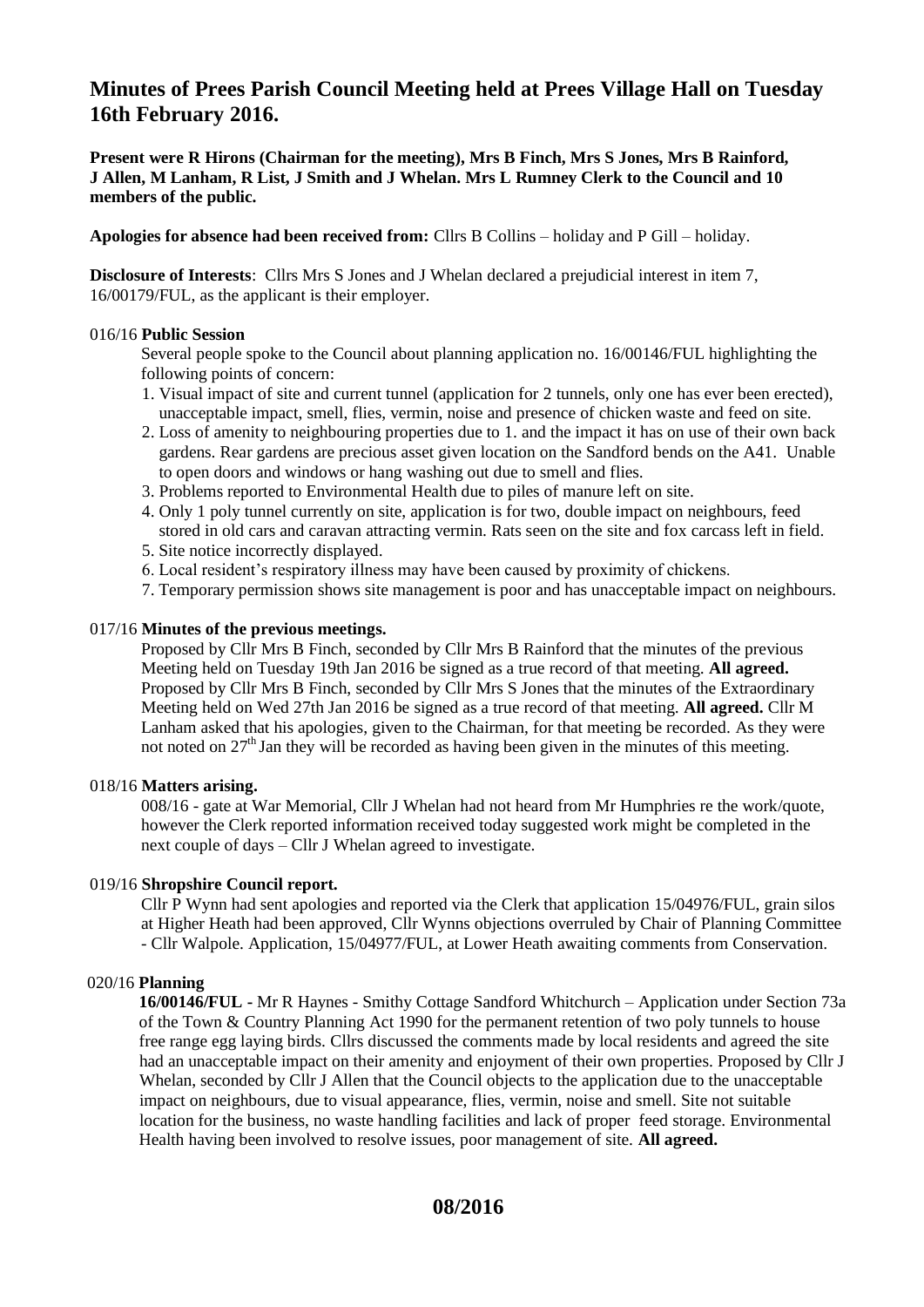**16/00275/FUL** – Ms L Baer – Proposed residential development land north of Oakleigh Lower Heath, Prees – erection of a single plot affordable dwelling. Proposed by Cllr R Hirons, seconded by Cllr Mrs S Jones that the Council objects to the application as there seems to be some doubt over the applicant's ability to meet the eligibility criteria for this type of application. Further clarification is required. **All agreed.**

 **16/00201/FUL-** Mr C Evans - Yew Trees, Fauls - Erection of open fronted garage/workshop. Proposed by Cllr M Lanham, seconded by Cllr J Allen that Council supports the application provided the applicant satisfies the Ecologists request for an ecological survey. **All agreed.**

 **16/00179/FUL** - Mr R Grocott/The Grocott Family Charitable Trust - The Grocott Medical Centre, Whitchurch Road, Prees - Erection of 8 no. single bedroom non-market supported dwellings. Proposed by Cllr R Hirons, seconded by Cllr J Allen that Council objects to the application which amounts to development in the open countryside outside the development boundary for Prees and as such outside SAMdev. Given the community benefits and the type of housing proposed the Council would welcome the resubmission of the application under the exemption site policies with housing to fulfill a local need. **Majority agreed.** *Cllrs Mrs S Jones and J Whelan did not participate.*

 **16/00421/TPO** - Mr J Marshall (52 Belton Road, Whitchurch) – Arlington, 3 Sylvan Close, Higher Heath - To fell various trees as per schedule protected by The NSDC (Prees Higher Heath No 6) TPO 1975. Several Cllrs had visited the site and did not agree that the trees should be removed from what is historically a wooded area. Proposed by Cllr J Whelan, seconded by Cllr Mrs S Jones that Council Objects to the application. The trees are in good specimens particularly T3 and the Cllrs object to any felling or compromise, the trees predate the property and were presumably protected when it was constructed. Removing trees now changes the visual appearance of the area. Minor works to T1, T2 and one branch of T3 would be acceptable. **All agreed.**

 **16/00510/FUL** - Lloyd Animal Feeds -Highbury Poultry Farm, Manor House Lane, Higher Heath – Erection of porch and alterations to office to include a covered link between office and factory. Proposed by Cllr R Hirons, seconded by Cllr R List that Council supports the application. **All agreed. Re-Consultation 15/02994/FUL** - Mr Johnson – Heatherdene, Steel Heath, Whitchurch – conversion of traditional barn to create annexe accommodation ancillary to the main house. Proposed by Cllr R Hirons, seconded by Cllr M Lanham that Council supports the application now that the access has been relocated, provided the approval includes conditions which tie the annex to the ownership of the main house and remove permitted development rights. **All agreed.**

 **Appeal Ref 16/02383/REF -** 15/00288/OUT – Mr L Gibbons - Proposed Residential Development land to the east of Whitchurch Road, Prees - outline application (access for approval) for the erection of three dwellings. Cllrs noted the appeal, no further comment.

#### 021/16 **Parish Matters**

## **Community Policing.**

Cllrs had received the report, there having been several incidents in the Parish in recent weeks, Clerk to ask for further details.

 **Streetlights –** replacement LED's, Cllrs J Whelan awaiting information from a further contractor to confirm advice received by the Clerk. Cllrs agreed Cllr J Whelan, Cllr P Gill and the Clerk should consider purchasing lights from SC verses using current contractor and present the options to the Council. Until then any lights (no 10 Shrewsbury St) which require replacing should be through existing contractor.

#### 022/16 **Parish Council (PC) matters**.

**Annual Parish Meeting –** Cllrs agreed to have the meeting on Tuesday 3<sup>rd</sup> May 2016, 7.30pm at Prees Village Hall. Ideas for a presentation considered, SC tree officer, SAMdev impact on development and Meres and Mosses for tree management, decision and details to be agreed/confirmed. **Parish Council Web Site –** Clerk reported, having attended a training session the Council has the option of a free web site hosted by Hugo Fox, other Parish Councils also likely to go with them. Cllrs viewed a demonstration of the web site and considered a domain name. Proposed by Cllr J Whelan, seconded by Cllr R Hirons that the Council approves the new site with Hugo Fox, Cllr J Whelan and P Gill will meet with the Clerk to organise the purchase of a domain name (PreesParishCouncil.org.uk – preferred option if available) approx £25 for two years and to finalise the content of the web site prior to getting the Shropnet site shut down. **All agreed.**